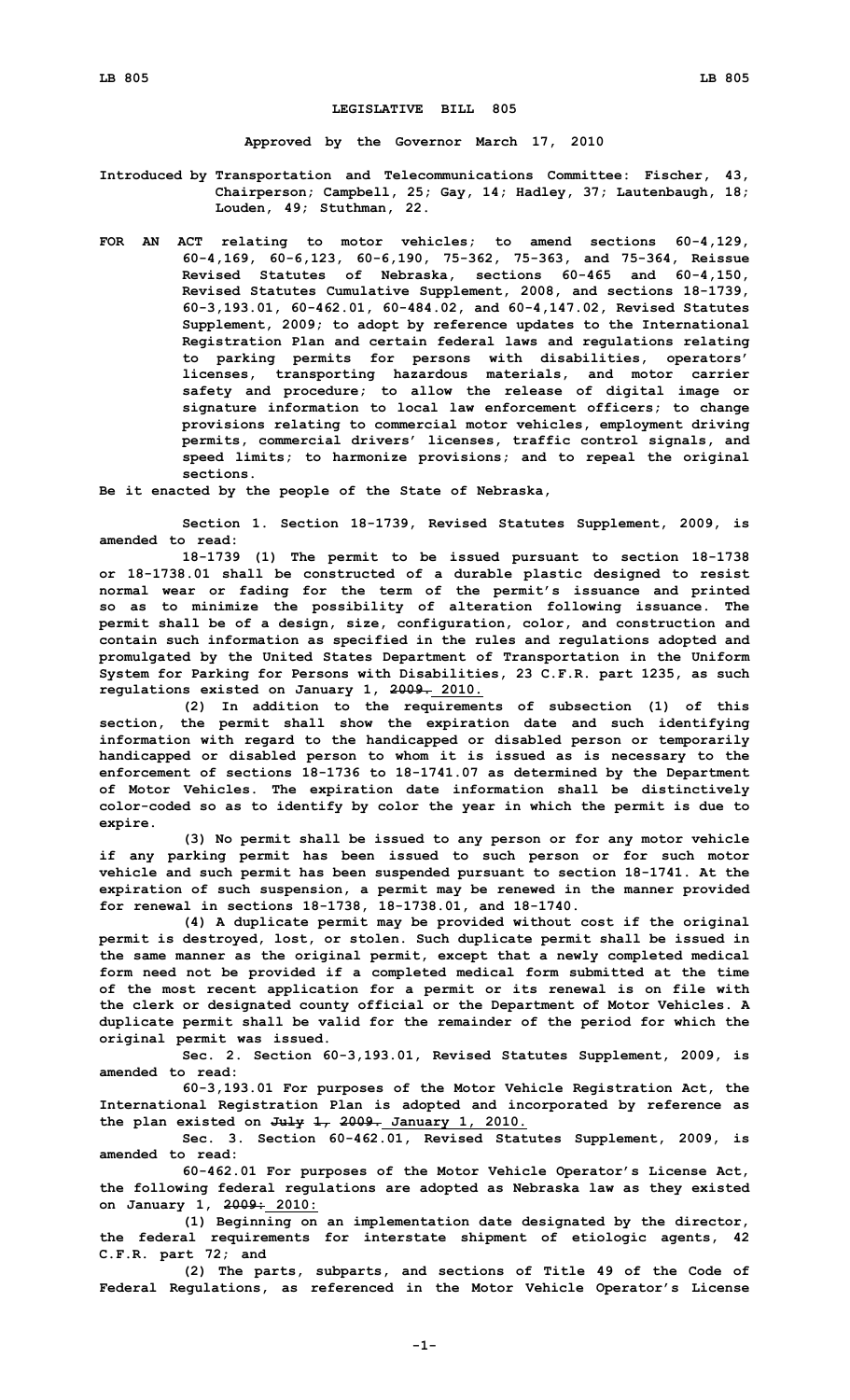**Act.**

**Sec. 4. Section 60-465, Revised Statutes Cumulative Supplement, 2008, is amended to read:**

**60-465 (1) Commercial motor vehicle means <sup>a</sup> motor vehicle or combination of motor vehicles used in commerce to transport passengers or property if the motor vehicle:**

**(a) Has <sup>a</sup> gross combination weight rating of eleven thousand seven hundred ninety-four kilograms or more (twenty-six thousand one pounds or more) inclusive of <sup>a</sup> towed unit with <sup>a</sup> gross vehicle weight rating of more than four thousand five hundred thirty-six kilograms (ten thousand pounds);**

**(b) Has <sup>a</sup> gross vehicle weight rating of eleven thousand seven hundred ninety-four or more kilograms (twenty-six thousand one pounds or more);**

**(c) Is designed to transport sixteen or more passengers, including the driver; or**

**(d) Is of any size and is used in the transportation of materials found to be hazardous for the purposes of the federal Hazardous Materials Transportation Act and which require the motor vehicle to be placarded under 49 C.F.R. part 172, subpart F.**

**(2) Commercial motor vehicle does not include (a) <sup>a</sup> farm truck as defined in section 60-325 vehicle, other than <sup>a</sup> combination of truck-tractors and semitrailers, which is (i) controlled and operated by <sup>a</sup> farmer, including operation by employees or family members of the farmer, (ii) used to transport either agricultural products, farm machinery, farm supplies, or both, to or from <sup>a</sup> farm or ranch, (iii) not used in the operations of <sup>a</sup> common or contract motor carrier, and (iv) used when such farm truck is operated within one hundred fifty miles of the registered owner's farmer's farm or ranch, (b) any recreational vehicle as defined in section 60-347 or motor vehicle towing <sup>a</sup> cabin trailer as defined in sections 60-314 and 60-339, (c) any emergency vehicle operated by <sup>a</sup> public or volunteer fire department, or (d) any motor vehicle owned or operated by the United States Department of Defense or Nebraska National Guard when such motor vehicle is driven by persons identified in section 60-4,131.01.**

**Sec. 5. Section 60-484.02, Revised Statutes Supplement, 2009, is amended to read:**

**60-484.02 (1) Each applicant for an operator's license or state identification card shall have his or her digital image taken. Digital images shall be preserved for use as prescribed in sections 60-4,119, 60-4,151, and 60-4,180. The images shall be used for issuing operators' licenses and state identification cards. The images may be retrieved only by the Department of Motor Vehicles for issuing renewal, duplicate, and replacement operators' licenses and state identification cards and may not be otherwise released except in accordance with subsection (3) of this section.**

**(2) Upon application for an operator's license or state identification card, each applicant shall provide his or her signature in <sup>a</sup> form prescribed by the department. Digital signatures shall be preserved for use on original, renewal, duplicate, and replacement operators' licenses and state identification cards and may not be otherwise released except in accordance with subsection (3) of this section.**

**(3) No officer, employee, agent, or contractor of the department or <sup>a</sup> law enforcement officer shall release <sup>a</sup> digital image or <sup>a</sup> digital signature except to <sup>a</sup> federal, state, or local law enforcement agency, <sup>a</sup> certified law enforcement officer employed in an investigative position by <sup>a</sup> state or federal, state, or local agency, or <sup>a</sup> driver licensing agency of another state for the purpose of carrying out the functions of the agency or assisting another agency in carrying out its functions upon the verification of the identity of the person requesting the release of the information and the verification of the purpose of the requester in requesting the release. Any officer, employee, agent, or contractor of the department or law enforcement officer that knowingly discloses or knowingly permits disclosure of <sup>a</sup> digital image or digital signature in violation of this section shall be guilty of <sup>a</sup> Class I misdemeanor.**

**Sec. 6. Section 60-4,129, Reissue Revised Statutes of Nebraska, is amended to read:**

**60-4,129 (1) Any individual whose operator's license is revoked under section 60-498.02, 60-4,183, or 60-4,186 or suspended under section 43-3318 shall be eligible to operate any motor vehicle, except <sup>a</sup> commercial motor vehicle, in this state under an employment driving permit. An employment driving permit issued due to <sup>a</sup> revocation under section 60-498.02, 60-4,183, or 60-4,186 is valid for the period of revocation. An employment driving permit issued due to <sup>a</sup> suspension of an operator's license under section 43-3318 is valid for no more than three months and cannot be renewed. An**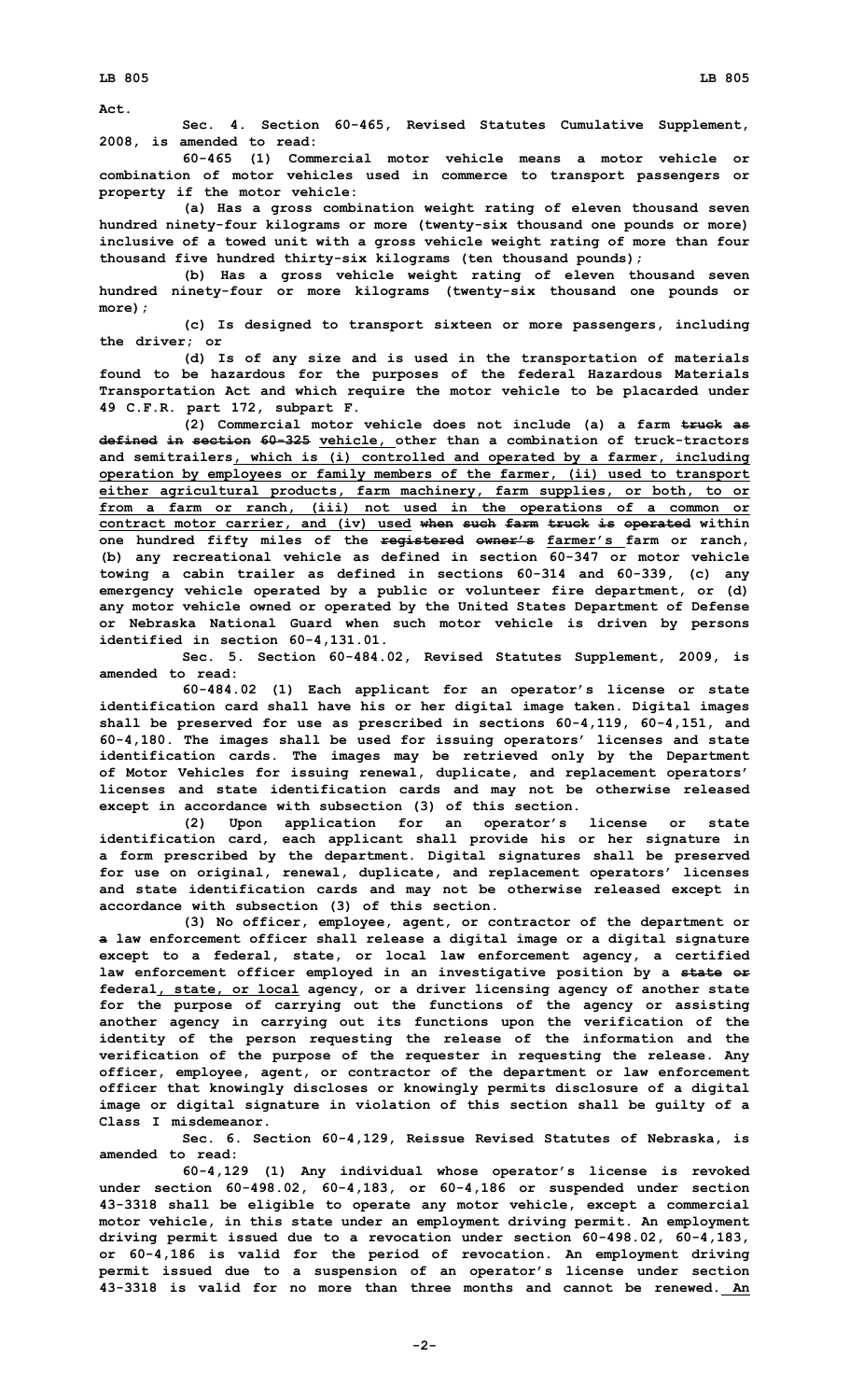**employment driving permit shall not be issued to any person subject to an administrative license revocation who submitted to <sup>a</sup> chemical test pursuant to section 60-6,197 which disclosed the presence of <sup>a</sup> concentration of alcohol in violation of section 60-6,196 if the person's driving record abstract maintained in the department's computerized records shows one or more prior administrative license revocations on which final orders have been issued during the immediately preceding twelve-year period at the time the order of revocation is issued.**

**(2) Any person whose operator's license has been suspended or revoked pursuant to any law of this state, except such sections, section 43-3318, 60-498.02, 60-4,183, or 60-4,186, shall not be eligible to receive an employment driving permit during the period of such suspension or revocation.**

**(3) An individual who is issued an employment driving permit may operate any motor vehicle, except <sup>a</sup> commercial motor vehicle, (a) from his or her residence to his or her place of employment and return and (b) during the normal course of employment if the use of <sup>a</sup> motor vehicle is necessary in the course of such employment. Such permit shall indicate for which purposes the permit may be used. All permits issued pursuant to this section shall indicate that the permit is not valid for the operation of any commercial motor vehicle.**

**(4) The operation of <sup>a</sup> motor vehicle by the holder of an employment driving permit, except as provided in this section, shall be unlawful. Any person who violates this section shall be guilty of <sup>a</sup> Class IV misdemeanor.**

**(5) The director shall revoke the employment driving permit for an individual upon receipt of an abstract of conviction, other than <sup>a</sup> conviction which is based upon actions which resulted in the application for such employment driving permit, indicating that the individual committed an offense for which points are assessed pursuant to section 60-4,182. If the permit is revoked in this manner, the individual shall not be eligible to receive an employment driving permit for the remainder of the period of suspension or revocation of his or her operator's license.**

**Sec. 7. Section 60-4,147.02, Revised Statutes Supplement, 2009, is amended to read:**

**60-4,147.02 No endorsement authorizing the driver to operate <sup>a</sup> commercial motor vehicle transporting hazardous materials shall be issued, renewed, or transferred by the Department of Motor Vehicles unless the endorsement is issued, renewed, or transferred in conformance with the requirements of section 1012 of the federal Uniting and Strengthening America by Providing Appropriate Tools Required to Intercept and Obstruct Terrorism Act of 2001, USA PATRIOT Act, 49 U.S.C. 5103a, including all amendments and federal rules and regulations adopted and promulgated pursuant thereto as of January 1, 2009, 2010, for the issuance of licenses to operate commercial motor vehicles transporting hazardous materials.**

**Sec. 8. Section 60-4,150, Revised Statutes Cumulative Supplement, 2008, is amended to read:**

**60-4,150 (1) Any person holding <sup>a</sup> commercial driver's license who loses his or her license, who requires issuance of <sup>a</sup> replacement license because of <sup>a</sup> change of name or address, or whose license is mutilated or unreadable may obtain <sup>a</sup> duplicate or replacement commercial driver's license by filing an application and affidavit and by furnishing proof of identification in accordance with section 60-484.**

**(2) The application for <sup>a</sup> replacement license because of <sup>a</sup> change of name or address shall be made within sixty days after the change of name or address.**

**(3)(a) This subdivision applies until the implementation date designated by the director pursuant to section 60-462.02. Upon the examiner being satisfied that <sup>a</sup> duplicate or replacement commercial driver's license should be issued, the applicant shall receive such license upon payment of the fee prescribed in section 60-4,115 to the county treasurer.**

**(b) This subdivision applies beginning on the implementation date designated by the director pursuant to section 60-462.02. <sup>A</sup> duplicate or replacement commercial driver's license shall be delivered to the applicant as provided in section 60-4,113 after the county treasurer collects the fee and surcharge prescribed in section 60-4,115 and issues the applicant <sup>a</sup> receipt with driving privileges which is valid for up to thirty days.**

**(4) Duplicate and replacement commercial drivers' licenses shall be issued in the manner provided for the issuance of original and renewal commercial drivers' licenses as provided for by section 60-4,149. Upon issuance of any duplicate or replacement commercial driver's license, the commercial driver's license for which the duplicate or replacement license is issued shall be void.**

**Sec. 9. Section 60-4,169, Reissue Revised Statutes of Nebraska, is**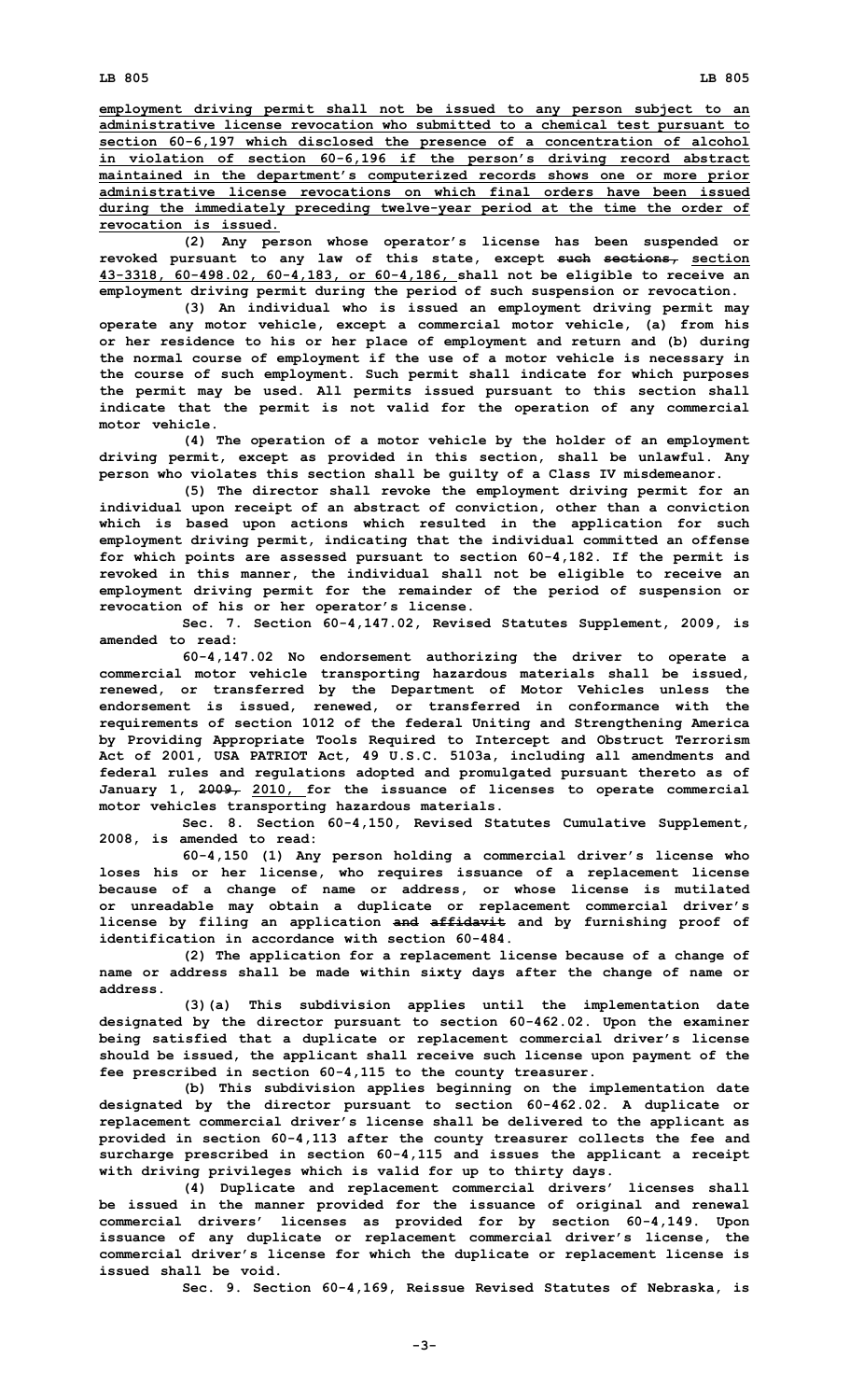**amended to read:**

**60-4,169 Whenever it comes to the attention of the director that any person when operating <sup>a</sup> commercial motor vehicle has, based upon the records of the director, been convicted of or administratively determined to have committed an offense for which disqualification is required pursuant to section 60-4,146.01, 60-4,168, or 60-4,168.01, the director shall summarily revoke (1) the commercial driver's license and privilege of such person to operate <sup>a</sup> commercial motor vehicle in this state or (2) the privilege, if such person is <sup>a</sup> nonresident, of operating <sup>a</sup> commercial motor vehicle in this state. Any revocation ordered by the director pursuant to this section shall commence on the date of the signing of the order of revocation or the date of the release of such person from the jail or <sup>a</sup> Department of Correctional Services adult correctional facility, whichever is later, unless the order of the court requires the jail time and the revocation to run concurrently.**

**Sec. 10. Section 60-6,123, Reissue Revised Statutes of Nebraska, is amended to read:**

**60-6,123 Whenever traffic is controlled by traffic control signals exhibiting different colored lights or colored lighted arrows, successively one at <sup>a</sup> time or in combination, only the colors green, red, and yellow shall be used, except for special pedestrian signals carrying <sup>a</sup> word legend, number, or symbol, and such lights shall indicate and apply to drivers of vehicles and pedestrians as follows:**

**(1)(a) Vehicular traffic facing <sup>a</sup> circular green indication may proceed straight through or turn right or left unless <sup>a</sup> sign at such place prohibits either such turn, but vehicular traffic, including vehicles turning right or left, shall yield the right-of-way to other vehicles and to pedestrians lawfully within the intersection or an adjacent crosswalk at the time such indication is exhibited;**

**(b) Vehicular traffic facing <sup>a</sup> green arrow indication, shown alone or in combination with another indication, may cautiously enter the intersection only to make the movement indicated by such arrow or such other movement as is permitted by other indications shown at the same time, and such vehicular traffic shall yield the right-of-way to pedestrians lawfully within an adjacent crosswalk and to other traffic lawfully using the intersection; and**

**(c) Unless otherwise directed by <sup>a</sup> pedestrian-control signal, pedestrians facing any green indication, except when the sole green indication is <sup>a</sup> turn arrow, may proceed across the roadway within any marked or unmarked crosswalk;**

**(2)(a) Vehicular traffic facing <sup>a</sup> steady yellow indication is thereby warned that the related green movement is being terminated or that <sup>a</sup> red indication will be exhibited immediately thereafter when vehicular traffic shall not enter the intersection, and upon display of <sup>a</sup> steady yellow indication, vehicular traffic shall stop before entering the nearest crosswalk at the intersection, but if such stop cannot be made in safety, <sup>a</sup> vehicle may be driven cautiously through the intersection; and**

**(b) Pedestrians facing <sup>a</sup> steady yellow indication, unless otherwise directed by <sup>a</sup> pedestrian-control signal, are thereby advised that there is insufficient time to cross the roadway before <sup>a</sup> red indication is shown and no pedestrian shall then start to cross the roadway;**

**(3)(a) Vehicular traffic facing <sup>a</sup> steady red indication alone shall stop at <sup>a</sup> clearly marked stop line or shall stop, if there is no such line, before entering the crosswalk on the near side of the intersection or, if there is no crosswalk, before entering the intersection. The traffic shall remain standing until an indication to proceed is shown except as provided in subdivisions (3)(b) and (3)(c) of this section;**

**(b) Except where <sup>a</sup> traffic control device is in place prohibiting <sup>a</sup> turn, vehicular traffic facing <sup>a</sup> steady red indication may cautiously enter the intersection to make <sup>a</sup> right turn after stopping as required by subdivision (3)(a) of this section. Such vehicular traffic shall yield the right-of-way to pedestrians lawfully within an adjacent crosswalk and to other traffic lawfully using the intersection;**

**(c) Except where <sup>a</sup> traffic control device is in place prohibiting <sup>a</sup> turn, vehicular traffic facing <sup>a</sup> steady red indication at the intersection of two one-way streets may cautiously enter the intersection to make <sup>a</sup> left turn after stopping as required by subdivision (3)(a) of this section. Such vehicular traffic shall yield the right-of-way to pedestrians lawfully within an adjacent crosswalk and to other traffic lawfully using the intersection; and**

**(d) Unless otherwise directed by <sup>a</sup> pedestrian-control signal, pedestrians facing <sup>a</sup> steady red indication alone shall not enter the roadway; and**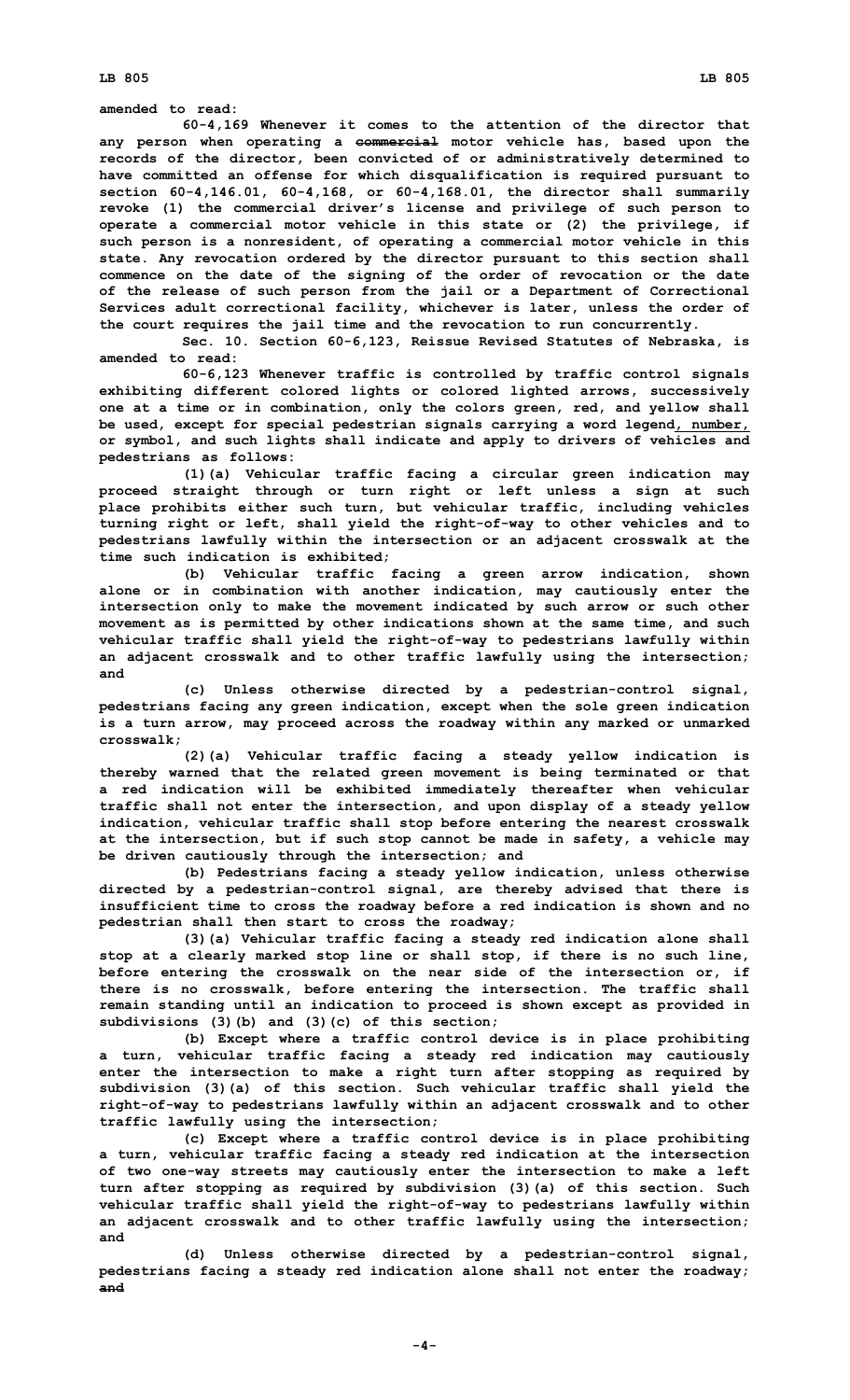**(4) If <sup>a</sup> traffic control signal is erected and maintained at <sup>a</sup> place other than an intersection, the provisions of this section shall be applicable except as to those provisions which by their nature can have no application. Any stop required shall be made at <sup>a</sup> sign or marking on the pavement indicating where the stop shall be made, but in the absence of any such sign or marking, the stop shall be made at the signal; and.**

**(5)(a) If <sup>a</sup> traffic control signal at an intersection is not operating because of <sup>a</sup> power failure or other cause and no peace officer, flagperson, or other traffic control device is providing direction for traffic at the intersection, the intersection shall be treated as <sup>a</sup> multi-way stop; and**

**(b) If <sup>a</sup> traffic control signal is not in service and the signal heads are turned away from traffic or covered with opaque material, subdivision (a) of this subdivision shall not apply.**

**Sec. 11. Section 60-6,190, Reissue Revised Statutes of Nebraska, is amended to read:**

**60-6,190 (1) Whenever the Department of Roads determines, upon the basis of an engineering and traffic investigation, that any maximum speed limit is greater or less than is reasonable or safe under the conditions found to exist at any intersection, place, or part of the state highway system outside of the corporate limits of cities and villages as well as inside the corporate limits of cities and villages on freeways which are part of the state highway system, it may determine and set <sup>a</sup> reasonable and safe maximum speed limit for such intersection, place, or part of such highway which shall be the lawful speed limit when appropriate signs giving notice thereof are erected at such intersection, place, or part of the highway, except that the maximum rural and freeway limits shall not be exceeded. Such <sup>a</sup> maximum speed limit may be set to be effective at all times or at such times as are indicated upon such signs.**

**(2) The speed limits set by the department shall not be <sup>a</sup> departmental rule, regulation, or order subject to the statutory procedures for such rules, regulations, or orders but shall be an authorization over the signature of the Director-State Engineer and shall be maintained on permanent file at the headquarters of the department. Certified copies of such authorizations shall be available from the department at <sup>a</sup> reasonable cost for duplication. Any change to such an authorization shall be made by <sup>a</sup> new authorization which cancels the previous authorization and establishes the new limit, but the new limit shall not become effective until signs showing the new limit are erected as provided in subsection (1) of this section.**

**(3) On county highways which are not part of the state highway system or within the limits of any state institution or any area under control of the Game and Parks Commission or a natural resources district and which are outside of the corporate limits of cities and villages, county boards shall have the same power and duty to alter the maximum speed limits as the department if the change is based on an engineering and traffic investigation comparable to that made by the department. The limit outside of <sup>a</sup> business or residential district shall not be decreased to less than thirty-five miles per hour.**

**(4) On all highways within their corporate limits, except on state-maintained freeways which are part of the state highway system, incorporated cities and villages shall have the same power and duty to alter the maximum speed limits as the department if the change is based on engineering and traffic investigation, except that no imposition of speed limits on highways which are part of the state highway system in cities and villages under forty thousand inhabitants shall be effective without the approval of the department.**

**(5) The director of any state institution, the Game and Parks Commission, or <sup>a</sup> natural resources district, with regard to highways which are not <sup>a</sup> part of the state highway system, which are within the limits of such institution or area under Game and Parks Commission or natural resources district control, and which are outside the limits of any incorporated city or village, shall have the same power and duty to alter the maximum speed limits as the department if the change is based on an engineering and traffic investigation comparable to that made by the department.**

**(6) Not more than six such speed limits shall be set per mile along <sup>a</sup> highway, except in the case of reduced limits at intersections. The , and the difference between adjacent speed limits along <sup>a</sup> highway shall not be reduced by more than twenty miles per hour, and there shall be no limit on the difference between adjacent speed limits for increasing speed limits along <sup>a</sup> highway.**

**(7) When the department or <sup>a</sup> local authority determines by an investigation that certain vehicles in addition to those specified in sections**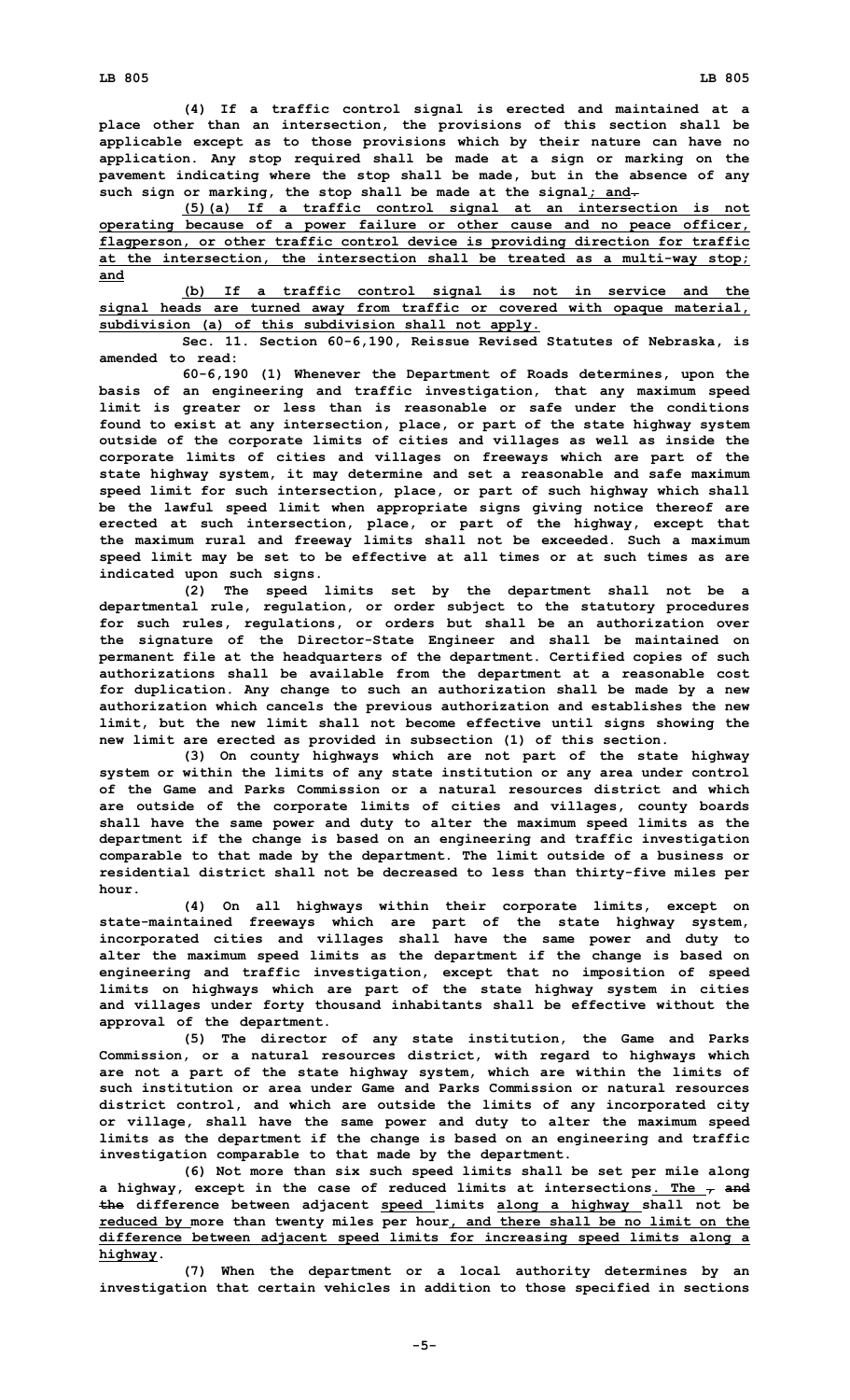**60-6,187, 60-6,305, and 60-6,313 cannot with safety travel at the speeds provided in sections 60-6,186, 60-6,187, 60-6,189, 60-6,305, and 60-6,313 or set pursuant to this section or section 60-6,188 or 60-6,189, the department or local authority may restrict the speed limit for such vehicles on highways under its respective jurisdiction and post proper and adequate signs.**

**Sec. 12. Section 75-362, Reissue Revised Statutes of Nebraska, is amended to read:**

**75-362 For purposes of sections 75-362 to 75-369.07, unless the context otherwise requires:**

**(1) Accident means:**

**(a) Except as provided in subdivision (b) of this subdivision, an occurrence involving <sup>a</sup> commercial motor vehicle operating on <sup>a</sup> highway in interstate or intrastate commerce which results in:**

**(i) <sup>A</sup> fatality;**

**(ii) Bodily injury to <sup>a</sup> person who, as <sup>a</sup> result of the injury, immediately receives medical treatment away from the scene of the accident; or**

**(iii) One or more motor vehicles incurring disabling damage as <sup>a</sup> result of the accident, requiring the motor vehicles to be transported away from the scene by <sup>a</sup> tow truck or other motor vehicle.**

**(b) The term accident does not include:**

**(i) An occurrence involving only boarding and alighting from <sup>a</sup> stationary motor vehicle; or**

**(ii) An occurrence involving only the loading or unloading of cargo; (2) Bulk packaging means <sup>a</sup> packaging, other than <sup>a</sup> vessel or <sup>a</sup> barge, including <sup>a</sup> transport vehicle or freight container, in which hazardous**

**materials are loaded with no intermediate form of containment and which has: (a) <sup>A</sup> maximum capacity greater than one hundred nineteen gallons as <sup>a</sup> receptacle for <sup>a</sup> liquid;**

**(b) <sup>A</sup> maximum net mass greater than eight hundred eighty-two pounds and <sup>a</sup> maximum capacity greater than one hundred nineteen gallons as <sup>a</sup> receptacle for <sup>a</sup> solid; or**

**(c) <sup>A</sup> water capacity greater than one thousand pounds as <sup>a</sup> receptacle for <sup>a</sup> gas as defined in 49 C.F.R. 173.115;**

**(3) Cargo tank means <sup>a</sup> bulk packaging that:**

**(a) Is <sup>a</sup> tank intended primarily for the carriage of liquids or gases and includes appurtenances, reinforcements, fittings, and closures;**

**(b) Is permanently attached to or forms <sup>a</sup> part of <sup>a</sup> motor vehicle or is not permanently attached to <sup>a</sup> motor vehicle but which, by reason of its size, construction, or attachment to <sup>a</sup> motor vehicle, is loaded or unloaded without being removed from the motor vehicle; and**

**(c) Is not fabricated under <sup>a</sup> specification for cylinders, intermediate bulk containers, multi-unit tank-car tanks, portable tanks, or tank cars;**

**(4) Cargo tank motor vehicle means <sup>a</sup> motor vehicle with one or more cargo tanks permanently attached to or forming an integral part of the motor vehicle;**

**(5) Commercial enterprise means any business activity relating to or based upon the production, distribution, or consumption of goods or services;**

**(6) Commercial motor vehicle means any self-propelled or towed motor vehicle used on <sup>a</sup> highway in interstate commerce or intrastate commerce to transport passengers or property when the vehicle:**

**(a) Has <sup>a</sup> gross vehicle weight rating or gross combination weight rating or gross vehicle weight or gross combination weight of ten thousand one pounds or more, whichever is greater;**

**(b) Is designed or used to transport more than eight passengers, including the driver, for compensation;**

**(c) Is designed or used to transport more than fifteen passengers, including the driver, and is not used to transport passengers for compensation; or**

**(d) Is used in transporting material found to be hazardous and such material is transported in <sup>a</sup> quantity requiring placarding pursuant to section 75-364;**

**(7) Compliance review means an onsite examination of motor carrier operations, such as drivers' hours of service, maintenance and inspection, driver qualification, commercial driver's license requirements, financial responsibility, accidents, hazardous materials, and other safety and transportation records to determine whether <sup>a</sup> motor carrier meets the safety fitness standard. A compliance review may be conducted in response to <sup>a</sup> request to change <sup>a</sup> safety rating, to investigate potential violations of safety regulations by motor carriers, or to investigate complaints or other evidence of safety violations. The compliance review may result in the initiation of an enforcement action with penalties;**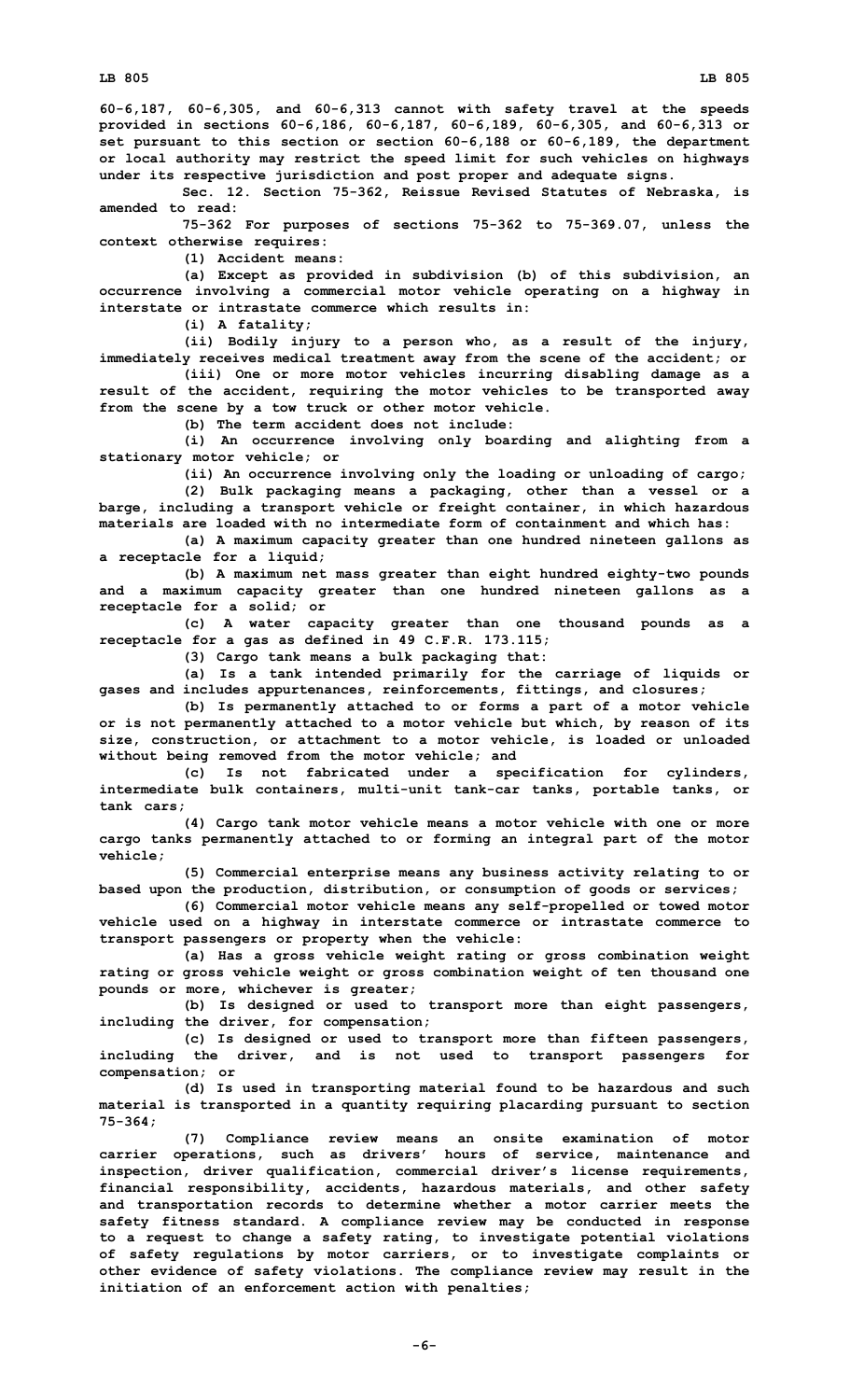**(8) Disabling damage means damage which precludes departure of <sup>a</sup> motor vehicle from the scene of the accident in its usual manner in daylight after simple repairs.**

**(a) Inclusions: Damage to motor vehicles that could have been driven but would have been further damaged if so driven.**

**(b) Exclusions:**

**(i) Damage which can be remedied temporarily at the scene of the accident without special tools or parts;**

**(ii) Tire disablement without other damage even if no spare tire is available;**

**(iii) Headlight or taillight damage; and**

**(iv) Damage to turnsignals, horn, or windshield wipers which makes them inoperative;**

**(9) Driver means any person who operates any commercial motor vehicle;**

**(10) Elevated temperature material means <sup>a</sup> material which, when offered for transportation or transported in <sup>a</sup> bulk packaging:**

**(a) Is in <sup>a</sup> liquid phase and at <sup>a</sup> temperature at or above two hundred twelve degrees Fahrenheit;**

**(b) Is in <sup>a</sup> liquid phase with <sup>a</sup> flash point at or above one hundred degrees Fahrenheit that is intentionally heated and offered for transportation or transported at or above its flash point; or**

**(c) Is in <sup>a</sup> solid phase and at <sup>a</sup> temperature at or above four hundred sixty-four degrees Fahrenheit;**

**(11) Employee means any individual, other than an employer, who is employed by an employer and who in the course of his or her employment directly affects commercial motor vehicle safety. Such term includes <sup>a</sup> driver of <sup>a</sup> commercial motor vehicle, including an independent contractor while in the course of operating <sup>a</sup> commercial motor vehicle, <sup>a</sup> mechanic, and <sup>a</sup> freight handler. Such term does not include an employee of the United States, any state, any political subdivision of <sup>a</sup> state, or any agency established under <sup>a</sup> compact between states and approved by the Congress of the United States who is acting within the course of such employment;**

**(12) Employer means any person engaged in <sup>a</sup> business affecting commerce who owns or leases a commercial motor vehicle in connection with that business or assigns employees to operate it. Such term does not include the United States, any state, any political subdivision of <sup>a</sup> state, or an agency established under <sup>a</sup> compact between states approved by the Congress of the United States;**

**(13) Exempt motor carrier means <sup>a</sup> person engaged in transportation exempt from economic regulation under 49 U.S.C. 13506. An exempt motor carrier is subject to the safety regulations adopted in sections 75-362 to 75-369.07;**

**(14) Farm vehicle driver means <sup>a</sup> person who drives only <sup>a</sup> commercial motor vehicle that is controlled and operated by <sup>a</sup> farmer as <sup>a</sup> private motor carrier of property;**

**(15) Farmer means any person who operates <sup>a</sup> farm or is directly involved in the cultivation of land, crops, or livestock which:**

**(a) Are owned by that person; or**

**(b) Are under the direct control of that person;**

**(16) Fatality means any injury which results in the death of <sup>a</sup> person at the time of the motor vehicle accident or within thirty days after the accident;**

**(17) For-hire motor carrier means <sup>a</sup> person engaged in the transportation of goods or passengers for compensation;**

**(18) Gross combination weight means the sum of the empty weight of <sup>a</sup> motor vehicle plus the total weight of any load carried thereon and the empty weight of the towed unit or units plus the total weight of any load carried on such towed unit or units;**

**(19) Gross combination weight rating means the value specified by the manufacturer as the loaded weight of <sup>a</sup> combination (articulated) motor vehicle. In the absence of <sup>a</sup> value specified by the manufacturer, gross combination weight rating will be determined by adding either the gross vehicle weight rating or gross vehicle weight of the motor vehicle plus the gross vehicle weight rating or gross vehicle weight of the towed unit or units;**

**(20) Gross vehicle weight means the sum of the empty weight of <sup>a</sup> motor vehicle plus the total weight of any load carried thereon;**

**(21) Gross vehicle weight rating means the value specified by the manufacturer as the loaded weight of <sup>a</sup> single motor vehicle. In the absence of such value specified by the manufacturer or the absence of any marking of such value on the vehicle, the gross vehicle weight rating shall be determined from the sum of the axle weight ratings of the vehicle or the sum of the tire**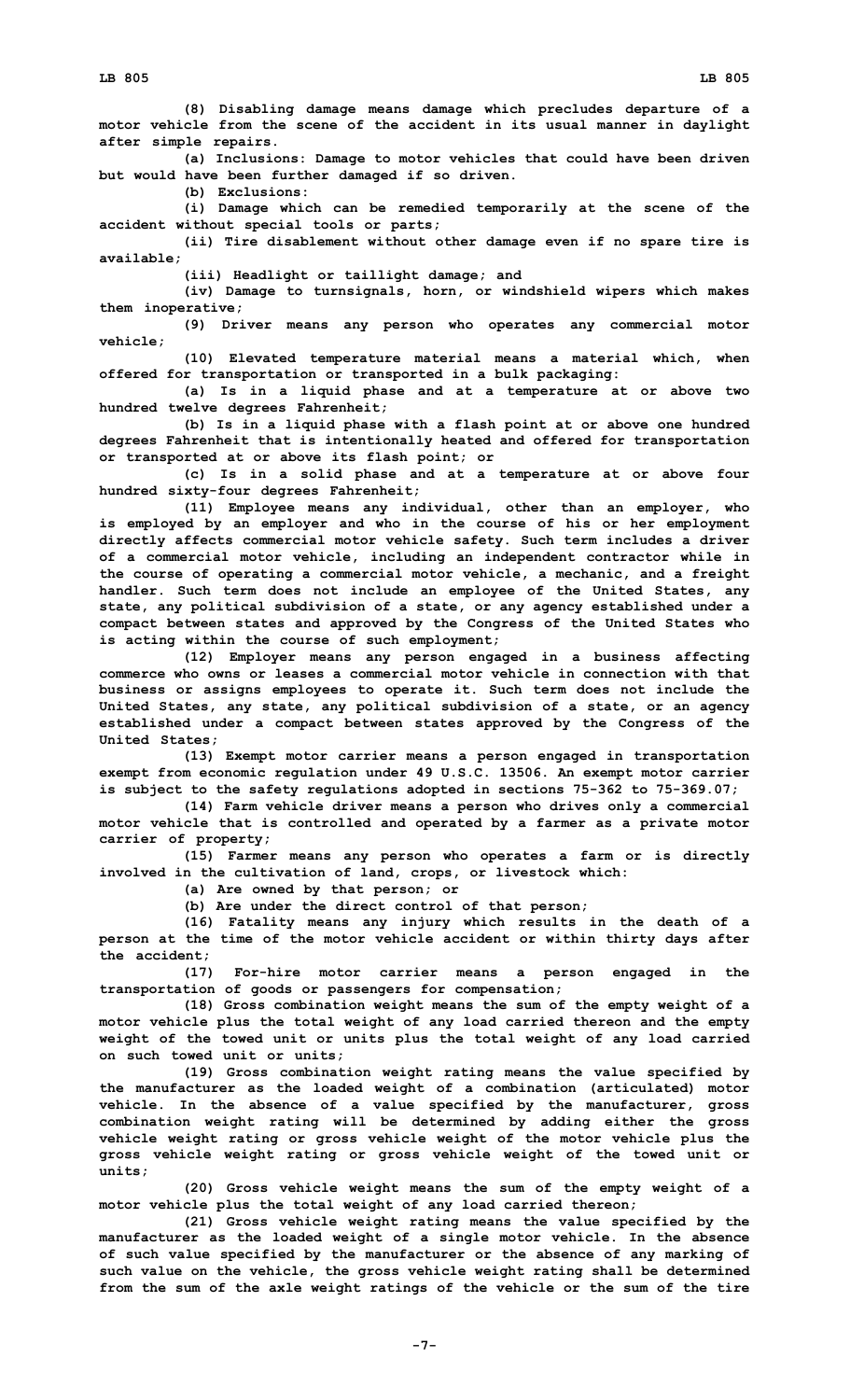**weight ratings as marked on the sidewall of the tires, whichever is greater. In the absence of any tire sidewall marking, the tire weight ratings shall be determined for the specified tires from any of the publications of any of the organizations listed in 49 C.F.R. 571.119;**

**(22) Hazardous material means <sup>a</sup> substance or material that the Secretary of the United States Department of Transportation has determined is capable of posing an unreasonable risk to health, safety, and property when transported in commerce and has designated as hazardous under 49 U.S.C. 5103. The term includes hazardous substances, hazardous wastes, marine pollutants, elevated temperature materials, materials designated as hazardous in the Hazardous Materials Table, 49 C.F.R. 172.101, and materials that meet the defining criteria for hazard classes and divisions in 49 C.F.R. part 173;**

**(23) Hazardous substance means <sup>a</sup> material, including its mixtures and solutions, that is listed in 49 C.F.R. 172.101, Appendix A, List Of Hazardous Substances and Reportable Quantities, and is in <sup>a</sup> quantity, in one package, which equals or exceeds the reportable quantity listed in 49 C.F.R. 172.101, Appendix A. This definition does not apply to petroleum products that are lubricants or fuels or to mixtures or solutions of hazardous substances if in a concentration less than that shown in the table in 49 C.F.R. 171.8 under the definition of hazardous substance based on the reportable quantity specified for the materials listed in 49 C.F.R. 172.101, Appendix A;**

**(24) Hazardous waste means any material that is subject to the hazardous waste manifest requirements of the United States Environmental Protection Agency specified in 40 C.F.R. 262;**

**(25) Highway means the entire width between the boundary limits of any street, road, avenue, boulevard, or way which is publicly maintained when any part thereof is open to the use of the public for purposes of vehicular travel;**

**(26) Interstate commerce means trade, traffic, or transportation provided in the furtherance of <sup>a</sup> commercial enterprise in the United States:**

**(a) Between <sup>a</sup> place in <sup>a</sup> state and <sup>a</sup> place outside of such state, including <sup>a</sup> place outside of the United States;**

**(b) Between two places in <sup>a</sup> state through another state or <sup>a</sup> place outside of the United States; or**

**(c) Between two places in <sup>a</sup> state as part of trade, traffic, or transportation originating or terminating outside the state or the United States;**

**(27) Intrastate commerce means any trade, traffic, or transportation provided in the furtherance of <sup>a</sup> commercial enterprise between any place in the State of Nebraska and any other place in Nebraska and not through any other state;**

**(28) Marine pollutant means <sup>a</sup> material which is listed in the Hazardous Materials Table, 49 C.F.R. 172.101, Appendix B, as <sup>a</sup> marine pollutant (see 49 C.F.R. 171.4 for applicability to marine pollutants) and, when in <sup>a</sup> solution or mixture of one or more marine pollutants, is packaged in <sup>a</sup> concentration which equals or exceeds:**

**(a) Ten percent by weight of the solution or mixture for materials listed in 49 C.F.R. 172.101, Appendix B; or**

**(b) One percent by weight of the solution or mixture for materials that are identified as severe marine pollutants in the Hazardous Materials Table, 49 C.F.R. 172.101, Appendix B;**

**(29) Motor carrier means <sup>a</sup> for-hire motor carrier or <sup>a</sup> private motor carrier. The term includes <sup>a</sup> motor carrier's agents, officers, and representatives as well as employees responsible for hiring, supervising, training, assigning, or dispatching of drivers and employees concerned with the installation, inspection, and maintenance of motor vehicle equipment or accessories. This definition includes the terms employer and exempt motor carrier;**

**(30) Motor vehicle means any vehicle, truck, truck-tractor, trailer, or semitrailer propelled or drawn by mechanical power except (a) farm tractors, (b) vehicles which run only on rails or tracks, and (c) road and general-purpose construction and maintenance machinery which by design and function is obviously not intended for use on <sup>a</sup> public highway, including, but not limited to, motor scrapers, earthmoving equipment, backhoes, trenchers, motor graders, compactors, tractors, bulldozers, bucket loaders, ditchdigging apparatus, asphalt spreaders, leveling graders, power shovels, and crawler tractors;**

**(31) Nonbulk packaging means <sup>a</sup> packaging which has:**

**(a) <sup>A</sup> maximum capacity of one hundred nineteen gallons or less as <sup>a</sup> receptacle for <sup>a</sup> liquid;**

**(b) <sup>A</sup> maximum net mass of eight hundred eighty-two pounds or less and <sup>a</sup> maximum capacity of one hundred nineteen gallons or less as <sup>a</sup> receptacle**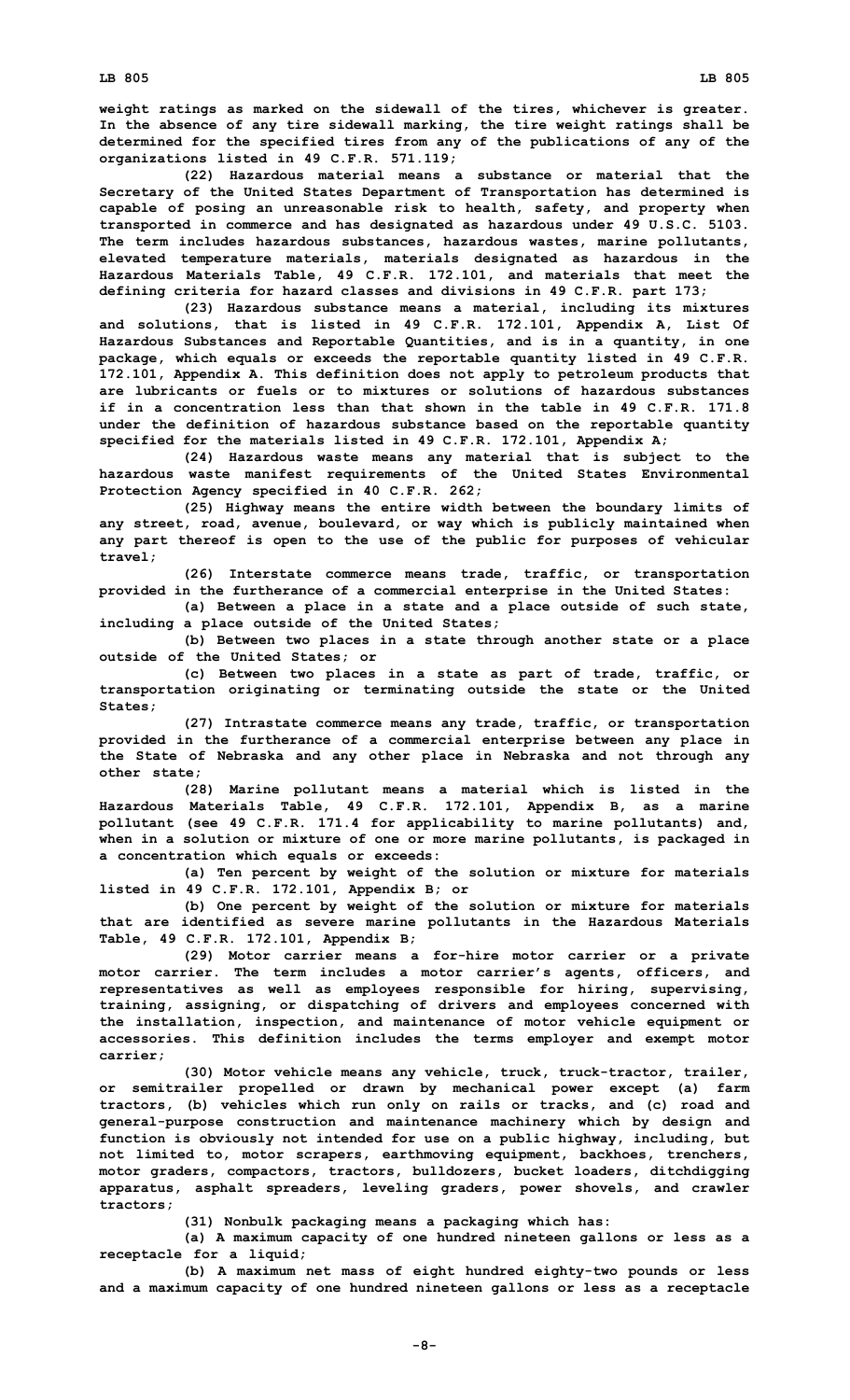**for <sup>a</sup> solid; or**

**(c) <sup>A</sup> water capacity of one thousand pounds or less as <sup>a</sup> receptacle for <sup>a</sup> gas as defined in 49 C.F.R. 173.115;**

**(32) Out-of-service order means <sup>a</sup> declaration by an authorized enforcement officer of <sup>a</sup> federal, state, Canadian, Mexican, or local jurisdiction that <sup>a</sup> driver, <sup>a</sup> commercial motor vehicle, or <sup>a</sup> motor carrier operation is out of service pursuant to 49 C.F.R. 386.72, 392.5, 392.9a, 395.13, or 396.9, or compatible laws or the North American Uniform Out-of-Service Criteria;**

**(33) Packaging means <sup>a</sup> receptacle and any other components or materials necessary for the receptacle to perform its containment function in conformance with the minimum packing requirements of Title 49 of the Code of Federal Regulations. For radioactive materials packaging, see 49 C.F.R. 173.403;**

**(34) Person means any individual, partnership, association, corporation, business trust, or any other organized group of individuals;**

**(35) Principal place of business means the single location designated by the motor carrier, normally its headquarters, for purposes of identification. The motor carrier must make records required by the regulations referred to in sections 75-363 to 75-369.07 and this section available for inspection at this location within forty-eight hours, Saturdays, Sundays, and state or federal holidays excluded, after <sup>a</sup> request has been made by an officer of the Nebraska State Patrol;**

**(36) Private motor carrier means <sup>a</sup> person who provides transportation of property or passengers by commercial motor vehicle and is not <sup>a</sup> for-hire motor carrier;**

**(37) Safety audit means an examination of <sup>a</sup> motor carrier's operations to provide educational and technical assistance on drivers' hours of service, maintenance and inspection, driver qualification, commercial driver's license requirements, financial responsibility, accidents, hazardous materials, and other safety and transportation records to determine whether <sup>a</sup> motor carrier meets the safety fitness standard. The purpose of <sup>a</sup> safety audit is to gather critical safety data needed to make an assessment of the carrier's safety performance and basic safety management controls. Safety audits do not result in safety ratings; and**

**(38) Tank means <sup>a</sup> container, consisting of <sup>a</sup> shell and heads, that forms <sup>a</sup> pressure-tight vessel having openings designed to accept pressure-tight fittings or closures, but excludes any appurtenances, reinforcements, fittings, or closures.**

**Sec. 13. Section 75-363, Reissue Revised Statutes of Nebraska, is amended to read:**

**75-363 (1) The parts, subparts, and sections of Title 49 of the Code of Federal Regulations listed below, as modified in this section, or any other parts, subparts, and sections referred to by such parts, subparts, and sections, in existence and effective as of January 1, 2009, 2010, are adopted as Nebraska law.**

**(2) Except as otherwise provided in this section, the regulations shall be applicable to:**

**(a) All motor carriers, drivers, and vehicles to which the federal regulations apply; and**

**(b) All motor carriers transporting persons or property in intrastate commerce to include:**

**(i) All vehicles of such motor carriers with <sup>a</sup> gross vehicle weight rating, gross combination weight rating, gross vehicle weight, or gross combination weight over ten thousand pounds;**

**(ii) All vehicles of such motor carriers designed or used to transport more than eight passengers, including the driver, for compensation, or designed or used to transport more than fifteen passengers, including the driver, and not used to transport passengers for compensation;**

**(iii) All vehicles of such motor carriers transporting hazardous materials required to be placarded pursuant to section 75-364; and**

**(iv) All drivers of such motor carriers if the drivers are operating <sup>a</sup> commercial motor vehicle as defined in section 60-465 which requires <sup>a</sup> commercial driver's license.**

**(3) The Legislature hereby adopts, as modified in this section, the following parts of Title 49 of the Code of Federal Regulations:**

**(a) Part 382 - Controlled Substances And Alcohol Use And Testing;**

**(b) Part 385 - Safety Fitness Procedures;**

**(c) Part 386 - Rules Of Practice For Motor Carrier, Broker, Freight Forwarder, And Hazardous Materials Proceedings;**

**(d) Part 387 - Minimum Levels of Financial Responsibility for Motor Carriers;**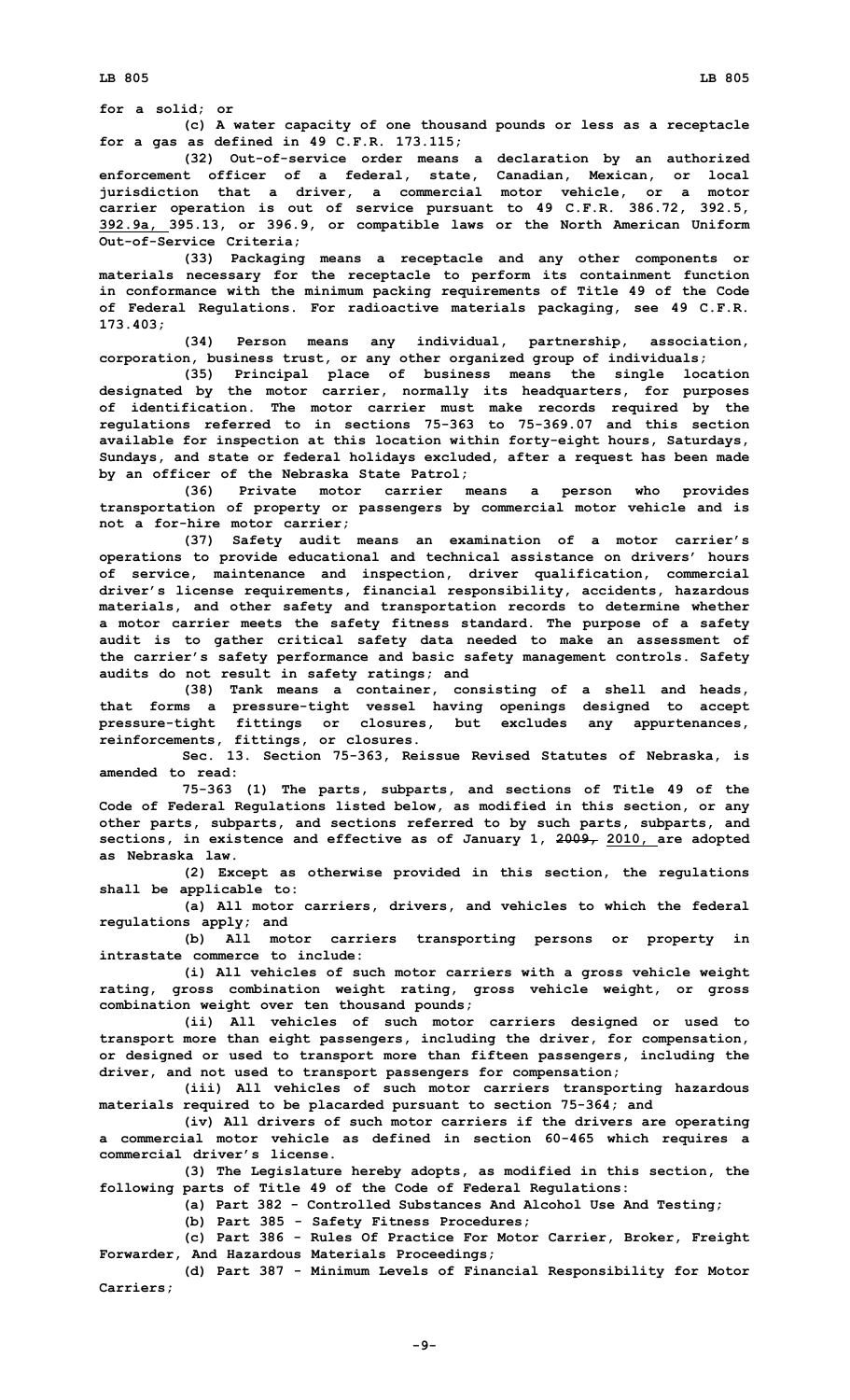**(e) Part 390 - Federal Motor Carrier Safety Regulations; General;**

**(f) Part 391 - Qualifications Of Drivers And Longer Combination Vehicle (LCV) Driver Instructors;**

- **(g) Part 392 - Driving Of Commercial Motor Vehicles;**
- **(h) Part 393 - Parts And Accessories Necessary For Safe Operation;**

**(i) Part 395 - Hours Of Service Of Drivers;**

**(j) Part 396 - Inspection, Repair, And Maintenance;**

**(k) Part 397 - Transportation Of Hazardous Materials; Driving And Parking Rules; and**

**(l) Part 398 - Transportation Of Migrant Workers.**

**(4) The provisions of subpart <sup>E</sup> - Physical Qualifications And Examinations of 49 C.F.R. part 391 - Qualifications Of Drivers And Longer Combination Vehicle (LCV) Driver Instructors shall not apply to any driver subject to this section who: (a) Operates <sup>a</sup> commercial motor vehicle exclusively in intrastate commerce; and (b) holds, or has held, <sup>a</sup> commercial driver's license issued by this state prior to July 30, 1996.**

**(5) The regulations adopted in subsection (3) of this section shall not apply to farm trucks registered pursuant to section 60-3,146 with <sup>a</sup> gross weight of sixteen tons or less or to fertilizer and agricultural chemical application and distribution equipment transported in units with <sup>a</sup> capacity of three thousand five hundred gallons or less if the equipment is not required to be placarded pursuant to section 75-364. The following parts and sections of 49 C.F.R. chapter III shall not apply to drivers of farm trucks registered pursuant to section 60-3,146 and operated solely in intrastate commerce:**

**(a) All of part 391;**

**(b) Section 395.8 of part 395; and**

**(c) Section 396.11 of part 396.**

**(6) For purposes of this section, intrastate motor carriers shall not include any motor carrier or driver excepted from 49 C.F.R. chapter III by section 390.3(f) of part 390 or any nonprofit entity, operating solely in intrastate commerce, organized for the purpose of furnishing electric service.**

**(7) (7)(a) Part 395 - Hours Of Service Of Drivers shall apply to motor carriers and drivers who engage in intrastate commerce as defined in section 75-362, except that no motor carrier who engages in intrastate commerce shall permit or require any driver used by it to drive nor shall any driver drive:**

**(a) (i) More than twelve hours following eight consecutive hours off duty; or**

**(b) (ii) For any period after having been on duty sixteen hours following eight consecutive hours off duty.**

**(b) No motor carrier who engages in intrastate commerce shall permit or require <sup>a</sup> driver of <sup>a</sup> commercial motor vehicle, regardless of the number of motor carriers using the driver's services, to drive, nor shall any driver of <sup>a</sup> commercial motor vehicle drive, for any period after:**

**(i) Having been on duty seventy hours in any seven consecutive days if the employing motor carrier does not operate every day of the week; or**

**(ii) Having been on duty eighty hours in any period of eight consecutive days if the employing motor carrier operates motor vehicles every day of the week.**

**(8) Part 395 - Hours Of Service Of Drivers, as adopted in subsections (3) and (7) of this section, shall not apply to drivers transporting agricultural commodities or farm supplies for agricultural purposes when the transportation of such commodities or supplies occurs within a one-hundred-air-mile radius of the source of the commodities or the distribution point for the supplies when such transportation occurs during the period beginning on February 15 up to and including December 15 of each calendar year.**

**(9) 49 C.F.R. 390.21 - Marking Of Commercial Motor Vehicles shall not apply to farm trucks and farm truck-tractors registered pursuant to section 60-3,146 and operated solely in intrastate commerce.**

**(10) 49 C.F.R. 392.9a - Operating Authority shall not apply to Nebraska motor carriers operating commercial motor vehicles solely in intrastate commerce.**

**(11) No motor carrier shall permit or require <sup>a</sup> driver of <sup>a</sup> commercial motor vehicle to violate, and no driver of <sup>a</sup> commercial motor vehicle shall violate, any out-of-service order.**

**Sec. 14. Section 75-364, Reissue Revised Statutes of Nebraska, is amended to read:**

**75-364 (1) The parts, subparts, and sections of Title 49 of the Code of Federal Regulations listed below, or any other parts, subparts, and sections referred to by such parts, subparts, and sections, in existence and effective as of January 1, 2009, 2010, are adopted as part of Nebraska law**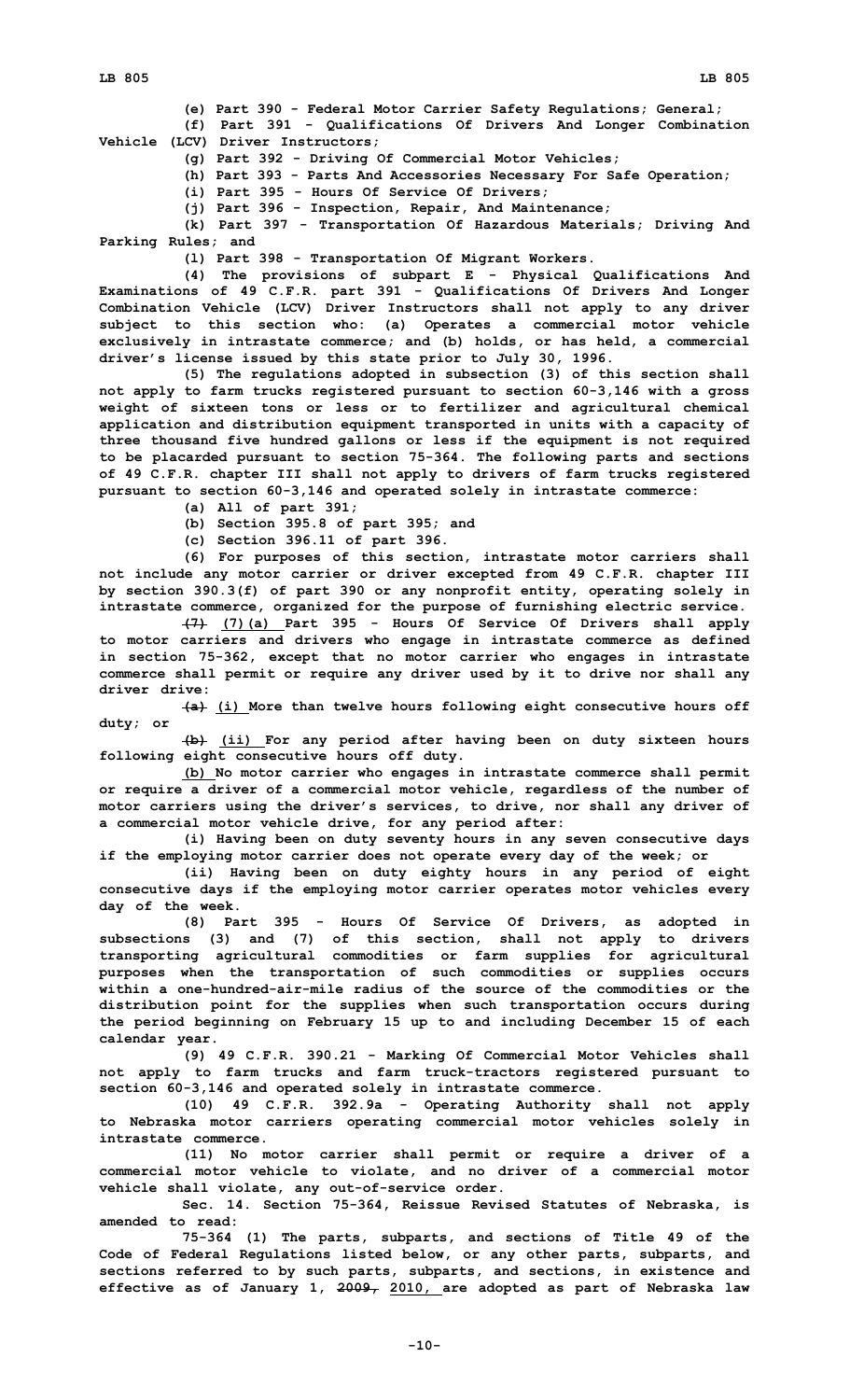**LB 805 LB 805**

**and, except as provided in subsections (2) and (3) of this section, shall be applicable to all motor carriers whether engaged in interstate or intrastate commerce, drivers of such motor carriers, and vehicles of such motor carriers:**

**(a) Part 107-Hazardous Materials Program Procedures, subpart F-Registration Of Cargo Tank And Cargo Tank Motor Vehicle Manufacturers, Assemblers, Repairers, Inspectors, Testers, and Design Certifying Engineers;**

**(b) Part 107-Hazardous Materials Program Procedures, subpart G-Registration Of Persons Who Offer Or Transport Hazardous Materials;**

**(c) Part 171-General Information, Regulations, And Definitions;**

**(d) Part 172-Hazardous Materials Table, Special Provisions, Hazardous Materials Communications, Emergency Response Information, and Training Requirements;**

**(e) Part 173-Shippers-General Requirements For Shipments And Packagings;**

**(f) Part 177-Carriage By Public Highway;**

**(g) Part 178-Specifications For Packagings; and**

**(h) Part 180-Continuing Qualification And Maintenance Of Packagings.**

**(2) Agricultural operations exceptions:**

**(a) The transportation of an agricultural product other than <sup>a</sup> Class 2 material (Compressed Gases) as defined in 49 C.F.R. 171.8, over roads, other than the National System of Interstate and Defense Highways, between fields of the same farm, is excepted from subsection (1) of this section when:**

**(i) The agricultural product is transported by <sup>a</sup> farmer who is an intrastate private motor carrier; and**

**(ii) The movement of the agricultural product conforms to all other laws in effect on or before July 1, 1998, and 49 C.F.R. 173.24, 173.24a, and 173.24b;**

**(b) The transportation of an agricultural product to or from <sup>a</sup> farm, within one hundred fifty miles of the farm, is excepted from the requirements in 49 C.F.R. part 172, subparts G (emergency response information) and <sup>H</sup> (training), and from the specific packaging requirements of subsection (1) of this section when:**

**(i) The agricultural product is transported by <sup>a</sup> farmer who is an intrastate private motor carrier;**

**(ii) The total amount of agricultural product being transported on <sup>a</sup> single vehicle does not exceed:**

**(A) Sixteen thousand ninety-four pounds of ammonium nitrate fertilizer properly classed as Division 5.1, PGIII, in <sup>a</sup> bulk packaging; or**

**(B) Five hundred two gallons for liquids or gases, or five thousand seventy pounds for solids, of any other agricultural product;**

**(iii) The packaging conforms to the requirements of state law and is specifically authorized for transportation of the agricultural product by state law and such state law has been in effect on or before July 1, 1998; and**

**(iv) Each person having any responsibility for transporting the agricultural product or preparing the agricultural product for shipment has been instructed in the applicable requirements of the parts, subparts, and sections of Title 49 of the Code of Federal Regulations adopted in this section; and**

**(c) Formulated liquid agricultural products in specification packagings of fifty-eight-gallon capacity or less, with closures manifolded to <sup>a</sup> closed mixing system and equipped with positive dry disconnect devices, may be transported by <sup>a</sup> private motor carrier between <sup>a</sup> final distribution point and an ultimate point of application or for loading aboard an airplane for aerial application.**

**(3) Exceptions for nonspecification packagings used in intrastate transportation:**

**(a) Nonspecification cargo tanks for petroleum products: Notwithstanding requirements for specification packagings in 49 C.F.R. part 173, subpart F, and 49 C.F.R. parts 178 and 180, <sup>a</sup> nonspecification metal tank permanently secured to <sup>a</sup> transport vehicle and protected against leakage or damage in the event of <sup>a</sup> turnover, having <sup>a</sup> capacity of less than three thousand five hundred gallons, may be used by an intrastate motor carrier for transportation of <sup>a</sup> flammable liquid petroleum product in accordance with subdivision (c) of this subsection;**

**(b) Permanently secured nonbulk tanks for petroleum products: Notwithstanding requirements for specification packagings in 49 C.F.R. part 173, subpart F, and 49 C.F.R. parts 178 and 180, <sup>a</sup> nonspecification metal tank permanently secured to <sup>a</sup> transport vehicle and protected against leakage or damage in the event of <sup>a</sup> turnover, having <sup>a</sup> capacity of less than one hundred nineteen gallons, may be used by an intrastate motor carrier for transportation of <sup>a</sup> flammable liquid petroleum product in accordance with subdivision (c) of this subsection; and**